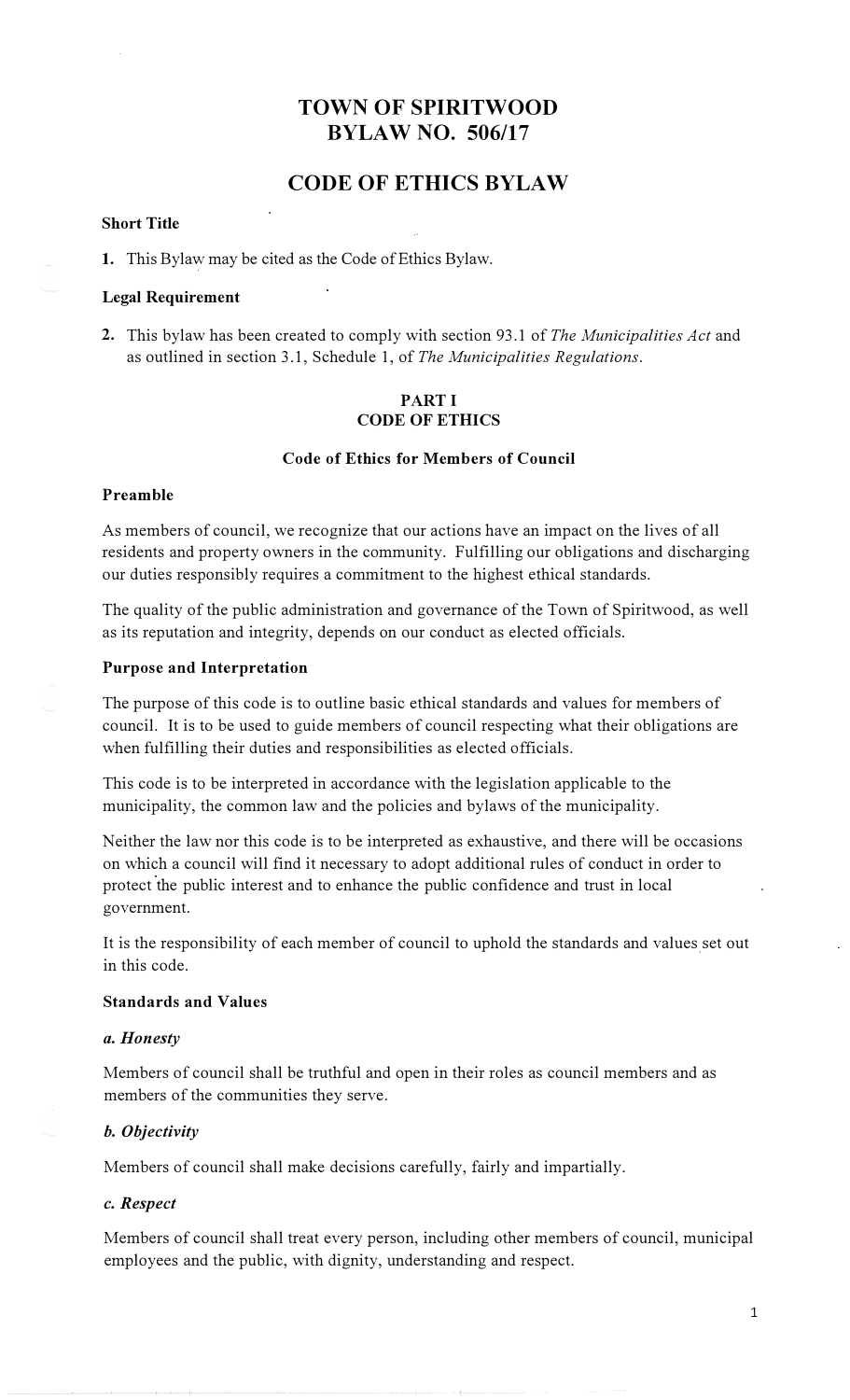Members of council shall not engage in discrimination, bullying or harassment in their roles as members of council. They shall not use derogatory language towards others, shall respect the rights of other people and groups, shall treat people with courtesy and shall recognize the importance of the different roles others play in local government decision making.

## *d. Transparency and Accountability*

Members of council shall endeavour to conduct and convey council business and all their duties in an open and transparent manner, other than those discussions that are authorized to be dealt with in a confidential manner in closed session, so that stakeholders can view the process and rationale used to reach decisions and the reasons for taking certain actions.

Members of council are responsible for the decisions that they make. This responsibility includes acts of commission and acts of omission.

#### *e. Confidentiality*

Members of council shall refrain from disclosing or releasing any confidential information acquired by virtue of their office except when required by law or authorized by council to do so. Members shall not take advantage of or obtain private benefit from information that is obtained in the course of or as a result of their official duties or position and that is not in the public domain. This includes complying with *The Local Authority Freedom of Information and Protection of Privacy Act* in their capacity as members of council of a local authority.

#### *f. Leadership and the Public Interest*

Members of council shall serve their constituents in a conscientious and diligent manner and act in the best interests of the municipality. A member shall strive, by focussing on issues important to the community and demonstrating leadership, to build and inspire the public's trust and confidence in local government.

Members of council are expected to perform their duties in a manner that will bear close public scrutiny and shall not provide the potential or opportunity for personal benefit, wrongdoing or unethical conduct.

#### *g. Responsibility*

Members of council shall act responsibly and in accordance with the Acts of the Parliament of Canada and the Legislature of Saskatchewan, including *The Municipalities Act.* 

This duty includes disclosing actual or potential conflicts of interest, either financial or otherwise relating to their responsibilities as members of council, following policies and procedures of the municipality, and exercising all conferred powers strictly for the purpose for which the powers have been conferred. Every member of council is individually responsible for preventing potential and actual conflicts of interest.

#### *h. Acceptance of Gifts*

No Members of Council shall show favoritism or bias toward any vendor, contractor or others conducting business with the Town of Spiritwood. Members of Council shall not accept or provide gift or favor in exchange for special treatment other than the normal exchange of gifts between persons doing business together or the normal presentation of gifts to persons participating in public functions.

Accepting lunch, small gifts such as caps, mugs, etc. used as promotional items are considered normal exchange of gifts of doing business together.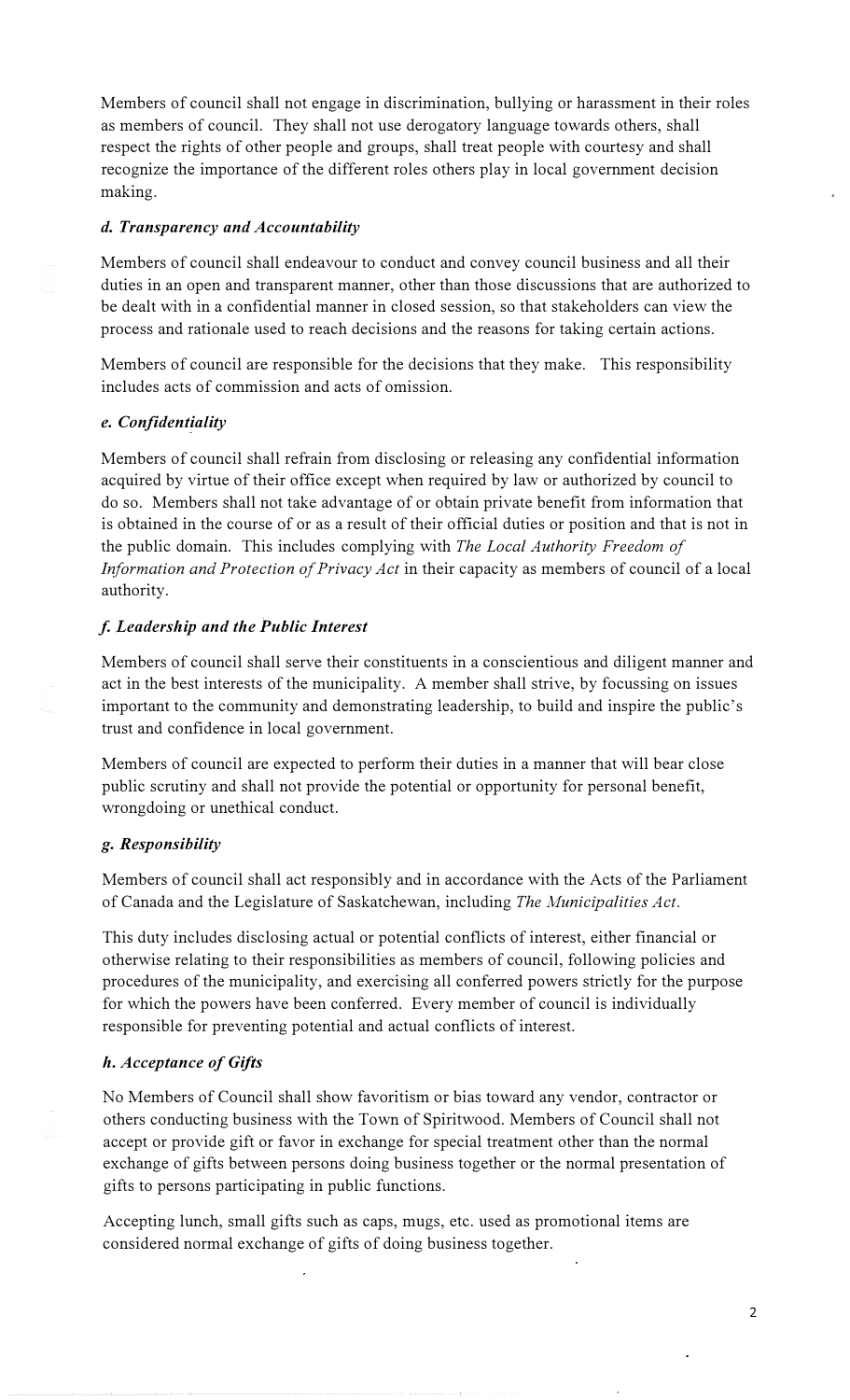#### *i. Use of Municipal Property*

Technology resources are to be used primarily for municipal business purposes to safeguard and protect the municipality's assets and information. Members of Council shall avoid accessing websites or engaging in email exchanges that could be considered inappropriate.

Members of Council will safeguard and protect municipal assets. No Members of Council shall request or permit the use of municipal property, equipment, supplies or services for personal convenience or profit.

#### **PART II**

# **CONTRAVENTION OF THE CODE OF ETHICS**

#### **Procedures**

Members of Council are expected to comply with the Code of Ethics. Members have a responsibility to request an interpretation of the Code from the municipality's Administrator if they are unsure whether their behavior, circumstances, or interests contravene the Code.

Where a Member suspects that he or she is, or may potentially be, in conflict with any of the provisions of the Code, the member must disclose the conflict or potential conflict as set out in *The Municipalities Act.* 

#### **Complaint Procedure**

- **3.** As required by clause 93.l(S)(c) of *The Municipalities Act,* the following section details the procedure for handling contraventions of the code of ethics.
	- (a) To report an alleged contravention of the code of ethics, an individual/organization/member of council may submit the form found in Appendix A, by sending the form directly to *municipal administrator,* by mail, e-mail, fax or courier. The complaint will then be presented to council at the next regular meeting of council in an *in camera* session.
	- (b) Upon receipt of a complaint, Council shall discuss the complaint and take all necessary steps to ensure the complaint is valid.
	- ( c) All discussions surrounding alleged and substantiated contraventions of this policy shall be conducted in an *in camera* session at a meeting of council.
	- (d) If the claim is found to be substantiated, Council may, by resolution, impose an appropriate penalty detailed in 5(a) to (f) based on the severity of the contravention of the code of ethics.
		- (i) Any action taken by Council should include a time frame to complete the expected remedial action.
	- ( e) Council shall inform the claimant, member of council, and any other relevant party of councils decision, which includes:
		- (i) Informing the claimant and member of council that the complaint is dismissed, or
		- (ii) Informing the complainant and member of council of the corrective action and/or the measures taken to ensure the behavior or activity does not continue.

#### **Contravention during a Council Meeting**

**4.** If council is of the opinion that a member has violated the code of ethics during a council meeting, council may require the member to remove themselves for the remainder of the council meeting. Council may apply additional penalties based on the severity of the contravention.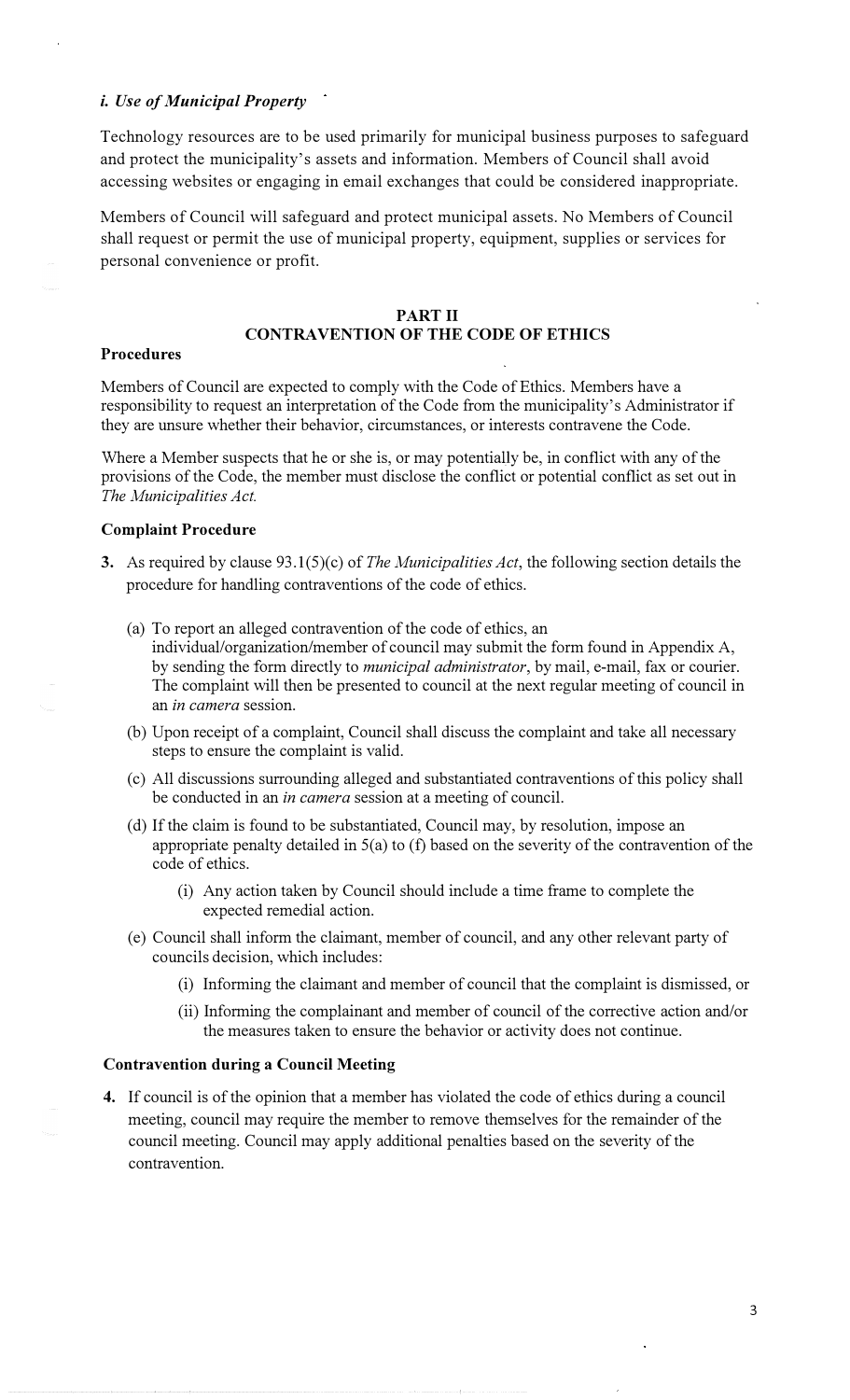#### **Remedial Action if Contravention Occurs**

- **5.** Should a Member of a Council breach any of the principles outlined in this code, the possible courses of action that are available to Council include but are not limited to:
	- (a) An apology, either written and/or verbal, by the Member of Council to the impacted individual(s), Council, and/or the general public.
	- (b) Educational training on ethical and respectful conduct.
	- (c) Repayment of moneys/gifts received.
	- (d) Removal of the Member from Council Committees and/or bodies.
	- ( e) Dismissal of the Member from a position of Chairperson of a Committee. ·
	- (f) Reprimand.

## **PART III COMPLIANCE**

#### **Legislation**

Council members acknowledge the importance of the principles contained in this Code. Statutes regulating the conduct of councilors:

The Municipalities Act

Chapter 30 - The Municipal Conflict of Interest Amendment Act, 2015

The Municipal Freedom of Information and Protection of Privacy Act

The Ombudsman Act, 2012

The Criminal Code of Canada

#### **Required Documents**

6. Members acknowledge the importance of the principles contained in this Code which will be self-regulated by council. Councilors are required to sign:

#### *a. Oath of Office*

Every member of council shall, before carrying out any power, duty or function of his or her office, take an official oath in the prescribed form, as per Section 94 of *The Municipalities Act.*

#### *b. Public Disclosure Statement*

Every member of council shall file a public disclosure statement with the administrator in the form provided by council, subject to the Regulations, as per Section 142 of *The Municipalities Act.*



Read a third time and adopted this  $14$  day of *March*  $\sqrt{2017}$ .

 $\sqrt{4\pi m}$ 

 $\sqrt{1-\frac{1}{2}}$ Mayor

Administrator

*Certified a True Copy of* bulaw *#- 5D&J\_o\_* 

 $p$ as $\ell$ ad by the Town of Spritwood on the 14th of *March*,  $2017$ 

4

Administrator